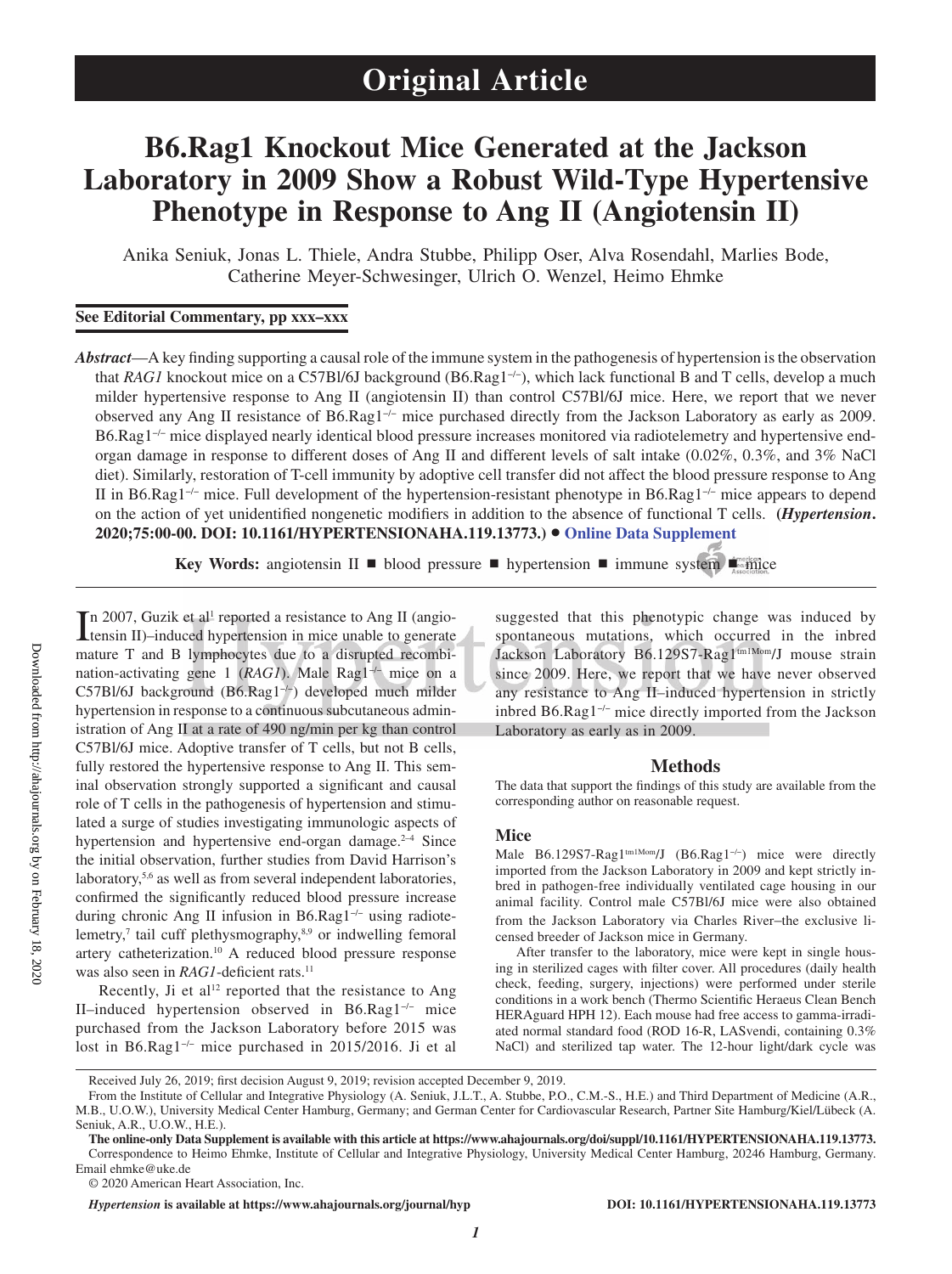synchronized in all mice. All animal procedures have been approved by the local animal committee and were in accord with the national and institutional animal care guidelines.

## **Genotyping**

Mice were genotyped by standard polymerase chain reaction using the following primers: 5'-gaggttccgctacgactctg-3', 5'-ccggacaagtttttcatcgt-3′, and 5′-tggatgtggaatgtgtgcgag-3′. Polymerase chain reaction products were separated by gel electrophoresis on 1.5% agarose gel. The expected wild-type band ran at 474 bp, the mutant band at 530 bp.

## **Radiotelemetric Blood Pressure Measurements**

Mice with a minimum body weight of 23 g were anesthetized by intraperitoneal application of 120 mg ketamine and 16 mg xylazine/kg. Telemetric transmitters (PhysioTel PA-C10; Data Sciences International) were implanted subcutaneously, with the sensing tip placed in the aorta via the left carotid artery. After 10 days of recovery from surgery, interventions and recordings (Dataquest A.R.T. software for acquisition and analysis) were started.

## **Vascular Relaxation Response**

Thoracic aortae immediately dissected from euthanized mice were carefully removed from fat and connective tissue and cut into 2 pieces of 4-mm length each for contraction force measurements in a wire myograph system (Kent Scientific). Vessels were kept in buffer (in mmol/L: NaCl 100, KCl 4.7, CaCl<sub>2</sub> 2.5, MgSO<sub>4</sub> 1.2, NaHCO<sub>3</sub> 25,  $KH2PO<sub>4</sub>$  1, glucose 11, indomethacin 0.01) under gentle fumigation with 95%  $O_2$ , 5%  $CO_2$  at a pretension of 1.1 g and 3x conditioned with 80 mmol/l KCl. After precontraction with 2 µmol/L PGF2α (prostaglandin F2α; tris salt; Sigma Aldrich), relaxation response to increasing concentrations of acetylcholine chloride (Sigma Aldrich) or nitroglycerin (1 mg/mL Nitrolingual infus.; Pohl Boskamp) was measured as described previously.13 Data were analyzed with Chart v4.0 software (ADInstruments) and calculated in percentage of the maximum contraction force. For each mouse, the mean relaxation response was calculated from the relaxation response curves of 2 pieces of the aorta.

## **Histopathologic Analysis**

After organ harvesting and fixation in 4% phosphate-buffered formalin solution, paraffin-embedded hearts, kidneys, and thoracic aortae were sectioned and stained by our mouse pathology facility. In Elastica van Gieson–stained aortic rings, the area of the tunica media aortae, defined by the inner and outer lamina elastica, was quantified by FIJI software. Cardiac fibrosis was assessed by determination of the average score of 10 visual fields of a Picro-Sirius Red–stained ventricular section per animal, whereby the score zero refers to no fibrosis and the score 2 indicates massive fibrosis. Scoring was performed by 2 blinded investigators.

## **Adoptive T-Cell Transfer**

Single-cell suspensions from the spleens of C57Bl/6J donor mice were purified by indirect magnetic cell sorting (Pan T Cell Isolation Kit II, mouse, MACS; Miltenyi Biotech). After flow cytometric control of purity,  $10^7$  T cells diluted in 100 µL 0.9% NaCl solution or 100 µL 0.9% NaCl solution (sham treatment) were injected into the tail vein of B6.Rag1−/− mice. For investigation of the effects of Ang II infusion after adoptive T-cell transfer, mice underwent the injection procedure 4 weeks before implantation of Ang II–containing osmotic minipumps.

#### **Ang II Infusion**

Ang II was infused at different rates (170, 490, or 1500 ng/min per kg) for 14 days via subcutaneously implanted osmotic minipumps (Alzet, model 1002).

#### **Salt Diet**

To investigate the influence of salt intake, mice received a modified special diet (Altromin C1036), containing either 0.02% sodium as NaCl (low salt) or 3% sodium as NaCl (high salt), beginning 14 days before the start of the Ang II infusion protocol.

## **Isolation of Leukocytes From Aorta, Kidney, and Blood**

The thoracic aortas including the adventitia, as well as kidneys and blood, were taken from euthanized mice. Cardiac blood was taken and mixed with 1.6 mg/mL EDTA and centrifuged at 4000*g* for 15 minutes. Aortas were first rinsed with 2 mmol/L EDTA and 2% fetal calf serum, cut into small pieces and digested as described.<sup>1,14</sup> Briefly, aorta dissects were incubated for 45 minutes at 37°C and 300 rpm in digestion medium (PBS with 240 U/mL collagenase type I, 125 U/mL collagenase type XI, 60 U/ mL hyaluronidase type I, and 1.20 U/mL DNAse; Sigma Aldrich, Saint Louis, MO). After digestion, the cells were passed through a 70-μM cell strainer to generate a single-cell suspension. Kidneys were minced and incubated in digestion medium (RPMI 1640 medium containing 10% fetal calf serum, 1% HEPES, 1% penicillin/streptomycin, 0.4 mg/mL collagenase D, and 0.1 mg/mL DNAse) at 37°C for 45 minutes. To obtain a single-cell suspension, kidneys were then dissociated using the gentleMACS Dissociater and centrifuged at 300*g* at 4°C for 8 minutes. Percoll gradient (37% Percoll; GE Healthcare, Chalfont St. Giles, Great Britain) centrifugation was performed at 500*g* at room temperature for 20 minutes to further purify the cells. After lysis of erythrocytes in the cellular part of blood and the single-cell suspensions of kidneys with ammonium chloride, cells were filtered over 40-μm meshes, washed again, and resuspended in PBS for staining and flow cytometry. For determining absolute cell numbers, a defined volume of nonstained cell suspensions was taken and separately stained.

## **Flow Cytometry**

For flow cytometry, fluorochrome-conjugated antibodies were used: cluster of differentiation (CD) 45 (30-F11), CD3 (17A2), CD4 (GK1.5), CD8 (53-6.7), γδ T cell receptor (GL3), NK1.1 (PK136), and CD19 (6D5; Biolegend, San Diego, CA). LIVE/DEAD staining (Invitrogen Molecular Probes, Carlsbad, CA) was used to exclude dead cells during flow cytometry. For cell count, CD45 (30-F11) antibody and counting beads were used (Life Technologies Europe, Bleiswijk, the Netherlands). Samples were acquired on a Becton and Dickinson LSRII System (Becton Dickinson, Heidelberg, Germany) using the Diva software. Data analysis was performed with FlowJo (Tree Star, Inc, Ashland, OR). After gating for single cells by forward scatter width and forward scatter area followed by gating for living cells, leukocytes isolated from the aorta, blood, and kidneys were determined via CD45 surface staining. Absolute cell numbers were determined by measuring a defined amount of counting beads with comeasuring the CD45<sup>+</sup> cells in flow cytometry. Those CD45<sup>+</sup> cell numbers were related to the used tissue weight.

American<br>Heart<br>Association.

#### **Statistical Analysis**

Data were analyzed with GraphPad Prism 7 and are shown as mean±SEM whereby n represents the number of animals or specimen. Statistical analysis was performed by 1- or 2-way ANOVA, if not stated otherwise. *P*<0.05 was considered statistically significant.

#### **Results**

## **B6.Rag1−/− Mice Are Not Protected From Ang II–Induced Hypertension and End-Organ Damage**

Confirmation of *RAG1* deficiency in B6.Rag1−/− mice was routinely performed by polymerase chain reaction detection of the knockout band, by the assessment of reduced spleen weight and by the assessment of mature CD3<sup>+</sup> lymphocyte depletion in homogenized kidney cell solutions by flow cytometry (Figure S1 in the online-only Data Supplement). After confirmation of *RAG1* deficiency in B6.Rag1−/− directly imported from the Jackson Laboratory in 2009, we infused Ang II in B6.Rag1−/− mice. Unexpectedly, despite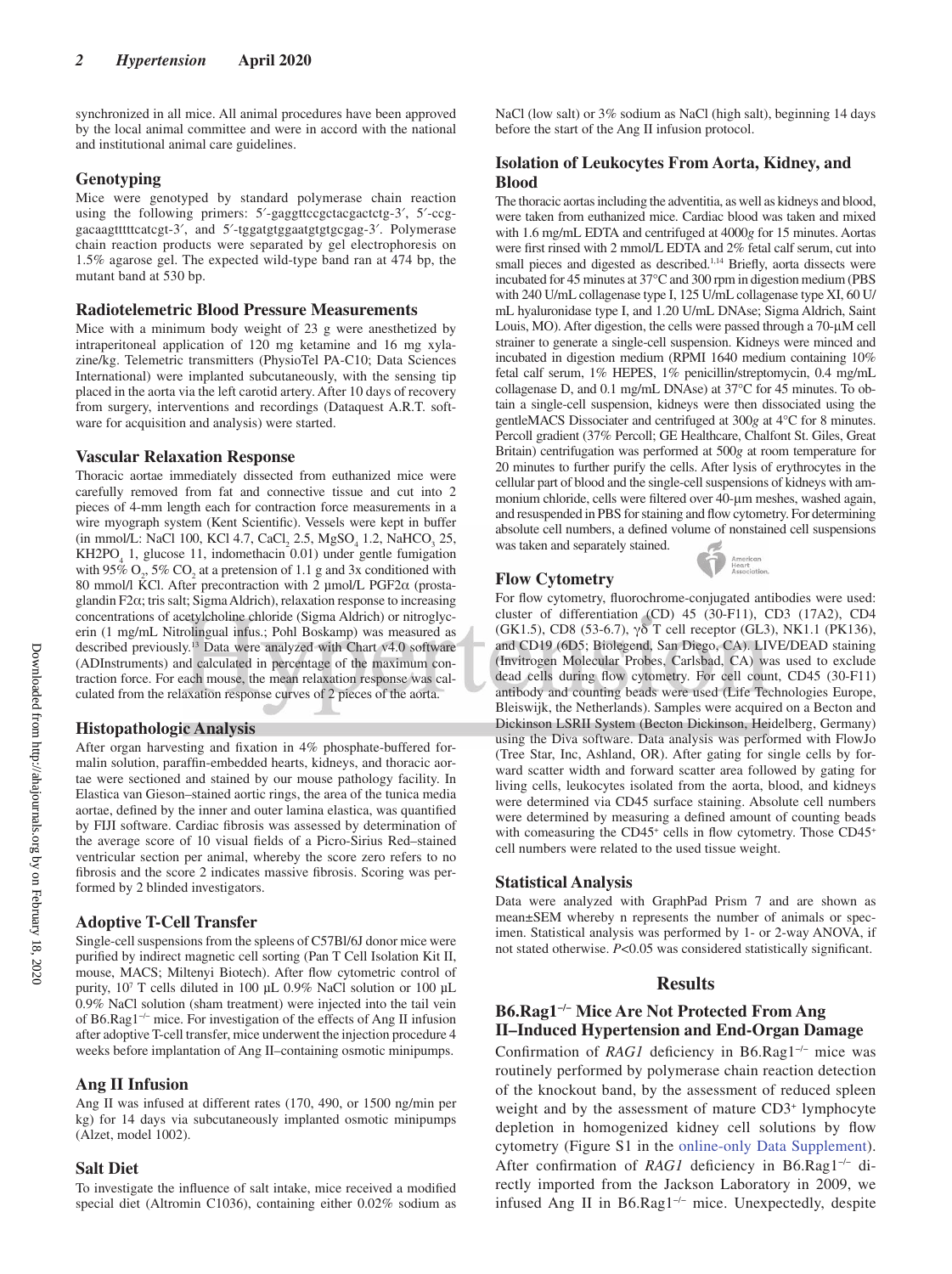adhering to the original experimental protocol described by Guzik et al, $<sup>1</sup>$  we found comparable blood pressure increases</sup> in B6.Rag1−/− mice and C57Bl/6J controls in response to Ang II infusions at a rate of 490 ng/min per kg (Figure 1A; Table). Examination of end-organ damage also revealed no significant differences in endothelial function, vascular morphology, and myocardial hypertrophy (Figure 1B through 1E), except for a partial protection from Ang II–mediated cardiac fibrosis in B6.Rag1−/− mice (Figure 1F).

## **Tissue-Specific Flow Cytometric Analysis of Cell Populations**

Earlier studies have described an increased T-cell infiltration in vascular<sup>1</sup> and renal tissue<sup>15</sup> from Ang II-treated mice leading to vascular dysfunction and the development of hypertension. We, therefore, determined relative and absolute numbers of pan-T lymphocytes (CD3-positive CD45), T-helper cells (CD4-positive CD45), cytotoxic T cells (CD8-positive CD45), and γδ-T cells (γδ–T-cell receptor–positive CD45) in kidneys (Figure 2A; Figure S3A) and aortas (Figure 2B; Figure S3A) derived from B6.Rag1−/− and C57Bl/6J control mice after 14 days of either Ang II infusion (490 ng/min per kg) or sham treatment by flow cytometry (for gating strategy, see Figure S2). As expected, neither CD3, CD4, CD8, nor γδ-T cells could be detected in B6.Rag1−/− mice, independent of Ang II treatment. In C57Bl/6J controls, relative and absolute numbers of CD3, CD4, CD8, and γδ-T cells remained unaffected during the Ang II treatment. Identical findings for absolute cell number were obtained for pan-B lymphocytes (CD19-positive CD45; Figure 2). While the number of infiltrating natural killer cells (NK1.1-positive CD45) appears to be increased in untreated B6.Rag1−/− mice, it was not augmented by Ang II treatment in B6.Rag1−/− or C57Bl/6J control mice (Figure 2). natural killer T cells were not detected in B6.Rag1−/− mice. Flow cytometric analysis of the circulating blood yielded similar results for all cell populations (Figure S4).

## **Effect of Different Doses of Ang II**

To test whether the absence of Ang II resistance in our B6.Rag1<sup>-/−</sup> mice might be related to a dose-dependent effect, we investigated the blood pressure responses to Ang II infused at a 3-fold lower (170 ng/min per kg; Figure 3A; Table) or 3-fold higher (1.500 ng/min per kg; Figure 3B; Table) dose. This dose range causes elevations of circulating Ang II from modest to a high pathophysiologic range.<sup>16</sup> Mean arterial pressure was unaffected by the low-dose Ang II infusion in both genotypes. In response to the high Ang II dose infusion, mean arterial pressure increased more rapidly and to a higher level than during the original protocol but without any significant difference between B6.Rag1−/− and control C57Bl/6J mice.

## **Effect of Salt Diet**

The salt content of the diet fed in the 2007 study demonstrating the blood pressure differences between B6.Rag1−/− mice and C57Bl/6J controls in response to 490 ng/kg Ang II infusion was not reported. Since salt intake has been recently identified as a major modifier of immune responses, $17-21$  we assessed whether differences in salt intake might be responsible for the discrepant



**Figure 1.** B6.Rag1−/− mice are not protected against Ang II (angiotensin II)–mediated hypertension and hypertensive end-organ damage. **A**, Telemetric blood pressure recordings in sham- or Ang II–infused C57Bl/6J (black circles) and B6.Rag1-/- (red circles) mice. Depicted are mean night values (7 PM to 7 AM); no statistically significant differences; 2-way ANOVA; n=7 to 8. **B** and **C**, Effect of sham or Ang II infusion (490 ng/kg per min) on endothelium-dependent (acetylcholine [Ach]) and endothelium-independent (nitroglycerin [NTG]) vasodilatation of aortic rings from C57Bl/6J (gray squares and black circles) and B6.Rag1−/− (light red squares and red circles) mice; no statistically significant differences; 2-way ANOVA; n=5 to 6. **D**, Representative aortic sections (**left**) and quantification of tunica media hypertrophy in the aortic wall (right) of sham- or Ang II–infused (490 ng/kg per min) C57Bl/6J (black bars) and B6.Rag1<sup>-/</sup>- (red bars) mice. \*\*\*\**P*<0.0001, 1-way ANOVA; n=4 to 5. **E** and **F**, Ventricular weight/body weight ratios and myocardial fibrosis in sham- or Ang II–infused (490 ng/ kg per min) C57Bl/6J (black bars) and B6.Rag1−/− (red bars) mice. \*\*\**P*<0.001, \**P*<0.05, 1-way ANOVA; n=4 to 8. All data are expressed as mean±SEM. MAP indicates mean arterial blood pressure; and PSR, Picro-Sirius Red.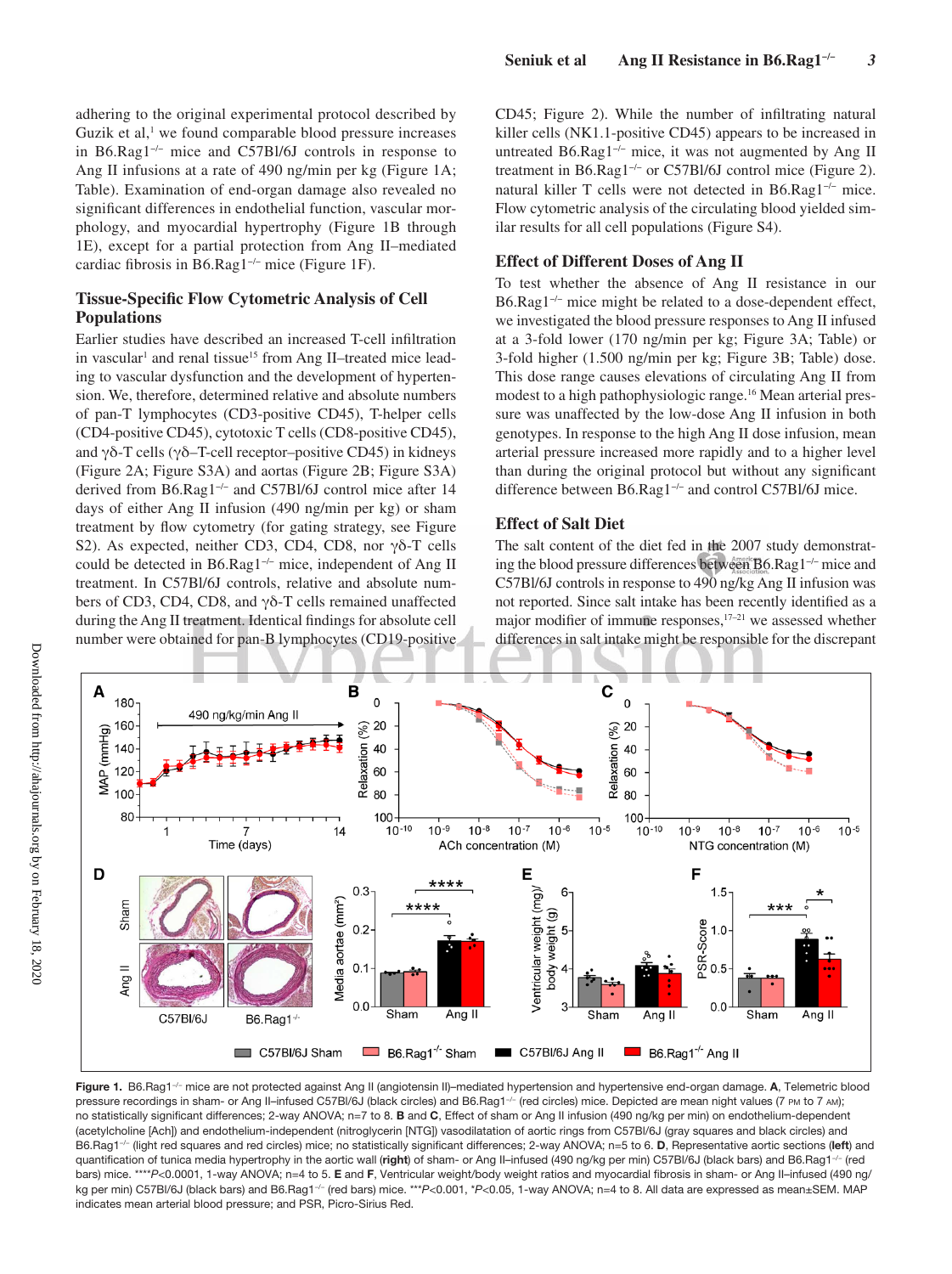**Table. Steady-State MAP Responses to Different Doses of Ang II and Dietary Salt Intake**

| Ang II<br>Dose, ng/<br>min per kg | Diet                    | C57BI/6J  | MAP, mm Hq<br>$B6.$ Rag1 <sup>-/-</sup> | See in<br>Figure |
|-----------------------------------|-------------------------|-----------|-----------------------------------------|------------------|
| 490                               | Normal salt (0.3% NaCl) | $146 + 4$ | $143 + 4$                               | Figure 1A        |
| 170                               | Normal salt (0.3% NaCl) | $117 + 6$ | $114 + 2$                               | Figure 3A        |
| 1500                              | Normal salt (0.3% NaCl) | $145 + 6$ | $157 + 9$                               | Figure 3B        |
| 490                               | Low salt (0.02% NaCl)   | $140 + 4$ | $145 + 3$                               | Figure 3C        |
| 490                               | High salt (3% NaCl)     | $159+2$   | $158 + 3$                               | Figure 3D        |
| 1500                              | Normal salt (0.3% NaCl) |           | $150 + 8$                               | Figure 4         |
|                                   |                         |           | $140+5*$                                |                  |

Depicted are means±SEM of night values (7 pm to 7 am) from continuous telemetric recordings in C57Bl/6J and B6.Rag1−/− averaged over the last 4 d of the Ang II infusion. Ang II indicates angiotensin II; and MAP, mean arterial blood pressure.

\*B6.Rag1−/− mice after adoptive T-cell transfer.

phenotypes. Dietary salt depletion (0.02% NaCl; Figure 3C; Table) and dietary salt excess (3% NaCl; Figure 3D; Table) paired with the infusion of Ang II at a rate of 490 ng/min per kg elicited a significant increase in mean arterial pressure in both dietary conditions. High salt intake resulted in a stronger elevation of mean arterial pressure than low salt intake. Importantly, no significant differences in the Ang II–dependent blood pressure responses could be discerned between B6.Rag1<sup>-/−</sup> and C57Bl/6J control mice under both dietary conditions. In line, assessment of end-organ damage did not reveal a protection of B6.Rag1<sup>-/−</sup> in comparison to C57Bl/6J control mice under these conditions (Figures S5A through S5F and S6A through S6F).

## **Effect of Adoptive T-Cell Transfer in B6.Rag1−/−**

To test for a possible prohypertensive function of T cells, we compared the blood pressure responses to high-dose Ang

II treatment (1.500 ng/min per kg) in B6.Rag1−/− mice after T-cell transfer or sham treatment. Mean arterial blood pressure increased to similar levels during the Ang II infusion in B6.Rag1−/− mice with and without adoptive T-cell transfer (Figure 4; Table).

## **Discussion**

Shortly after the seminal observation that B6.Rag1−/− mice are protected from hypertension, $<sup>1</sup>$  we started a project aimed</sup> at dissecting the mechanisms underlying the attenuated Ang II response in B6.Rag1−/− mice. Unexpectedly, we found that *RAG1* deficiency did not affect the development of Ang II– induced hypertension in mice carrying deletions in candidate genes. We, therefore, decided to reproduce the original experiments in B6.Rag1−/− mice as closely as possible, including the identical experimental protocol, experimental techniques, and animal source as published.<sup>1</sup> The average blood pressure increases and end-organ damage achieved by us in the control C57Bl/6J mice were similar to those reported by Guzik et al, consistent with a successful replication of their original experimental conditions. Nonetheless, we never observed any resistance to Ang II–induced hypertension or hypertensive end-organ damage in B6.Rag1−/− mice.

The absence of resistance to Ang II–mediated hypertension in B6.Rag1<sup>-/−</sup> mice was recently also reported by Ji et al<sup>12</sup> from Kathryn Sandberg's group. The authors found identical blood pressure responses to Ang II infusions at rates of 200 and 490 ng/kg per min in B6.Rag1−/− mice and control C57Bl/6J mice receiving a salt intake corresponding to our normal-salt diet. Based on our inability to induce different blood pressure responses in B6.Rag1−/− mice and control C57Bl/6J mice in this dose range, we further increased the Ang II dose, but even the administration of a high Ang II dose, which causes Ang II plasma concentrations in an upper pathophysiological range,<sup>16</sup> did not result in different blood pressure elevations between B6.Rag1<sup>-/−</sup> mice and control C57Bl/6J mice in our hands.



**Figure 2.** C57Bl/6J and B6.Rag1−/− mice do not show augmented angiotensin II–mediated infiltration of immune cells into renal and aortic tissue. **A** and **B**, Determination of absolute numbers of T-cell, natural killer (NK)-cell, and B-cell subpopulations by flow cytometric measurements in renal (**A**) and aortic (**B**) tissue from sham- or angiotensin II–infused (490 ng/kg per min) C57Bl/6J (gray squares and black circles) and B6.Rag1−/− (light red squares and red circles) mice; no statistically significant differences between sham and angiotensin II treatment within each genotype, 1-way ANOVA; n=3 to 4 CD indicates cluster of differentiation; and TCR, T cell receptor.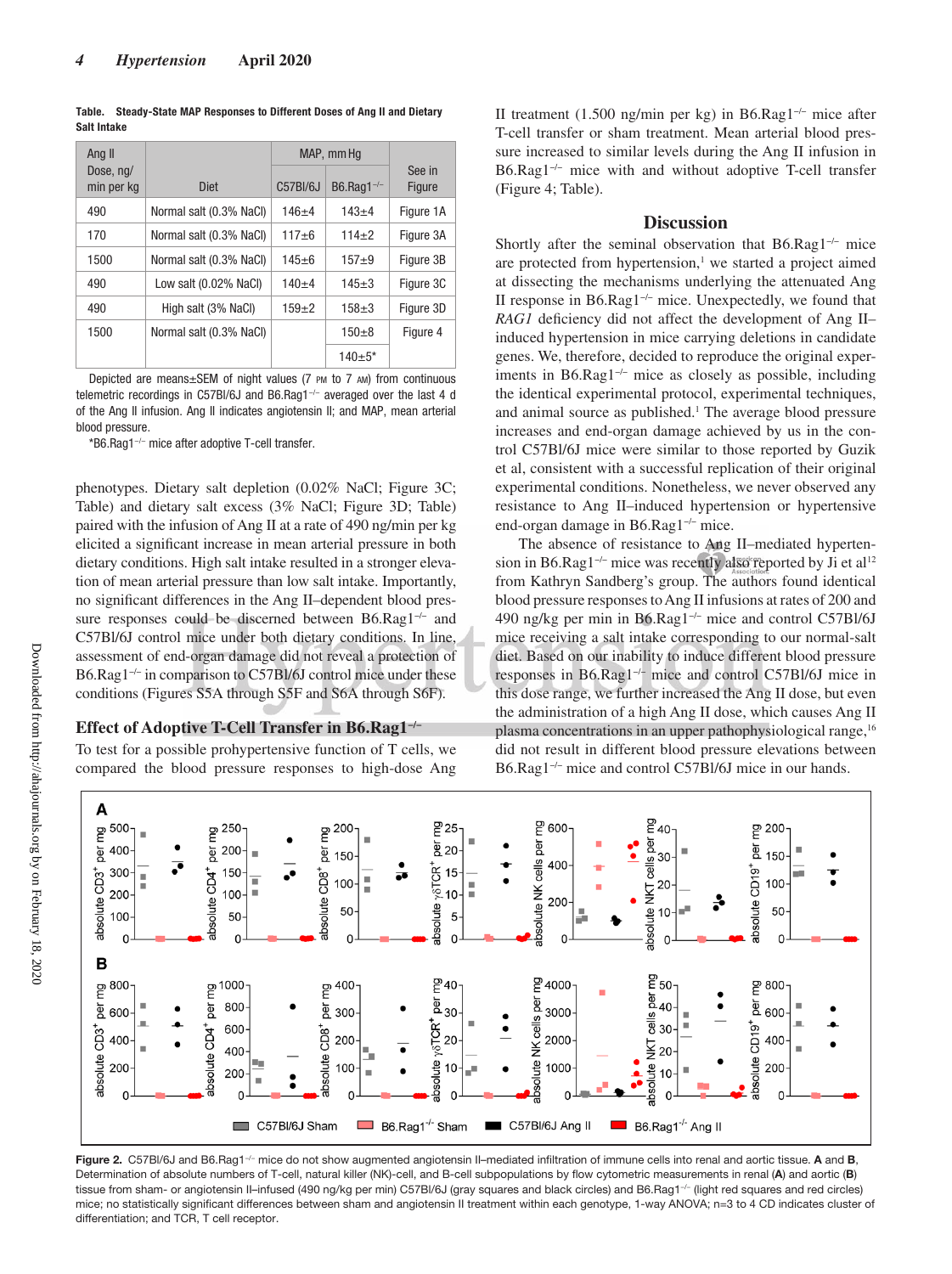

Figure 3. Effect of different doses of Ang II (angiotensin II) and different levels of salt intake on the blood pressure responses in C57Bl/6J and B6.Rag1<sup>-/</sup>mice. Depicted are mean night values (7 PM to 7 AM) from continuous telemetric recordings in C57Bl/6J (black circle) and B6.Rag1<sup>-/-</sup> (red circle) mice on a normal-salt diet (0.3% NaCl) treated with a low-dose Ang II infusion (**A**), on a normal-salt diet (0.3% NaCl) treated with a high-dose Ang II infusion (**B**), on a low-salt diet (0.02% NaCl) treated with a medium-dose Ang II infusion (**C**), or on a high-salt diet (3% NaCl) treated with a medium-dose Ang II infusion (**D**). Means±SEM; no statistically significant differences between genotypes; 2-way ANOVA; n=5 to 8. MAP indicates mean arterial blood pressure.

Accumulating evidence indicates that excessive dietary intake of salt can lead to an inadequate activation of the immune system through a variety of pathways.<sup>4,22</sup> We, therefore, also varied the salt intake in our study by a factor of 150 from almost salt-free to extremely high values. Again, we found almost identical effects of Ang II on blood pressure, endothelial function, vascular structure, cardiac hypertrophy, and cardiac fibrosis in B6.Rag1−/− mice and control C57Bl/6J mice at low and high salt intake. Consistent with these findings, a restoration of T cells by adoptive T-cell transfer also did not augment the blood pressure response in B6.Rag1−/− mice in the present study.

The reasons for the lack of resistance to Ang II in B6.Rag1−/− mice observed here as well as in the study of Ji et al<sup>12</sup> remain unclear. A pathogenic role of various immune cell populations, in particular of T cells, in the development of hypertensive end-organ damage in experimental Ang II hypertension has been demonstrated by numerous independent studies.2–4 Ji et al purchased their mice from Jackson Laboratory

in 2015 and 2016. Since the same laboratory consistently observed blunted Ang II–mediated hypertensive responses, which could be fully restored to wild-type levels following the adoptive transfer of T cells in B6.Rag1−/− mice purchased earlier than 2016 from the Jackson Laboratory,<sup>7</sup> the authors suggested that spontaneous mutations might have occurred in the Jackson B6.129S7-Rag1<sup>tm1Mom</sup>/J strain between 2012 and 2015, masking the protective effect of the lack of T cells. Such a presumed genetic drift, however, most likely does not account for the lack of Ang II resistance in our B6.Rag1−/− mice, as we purchased the mice 6 years earlier than Ji et al.<sup>12</sup> Additionally, to the timely aspect, it seems unlikely that mutations should have occurred in 2 independent lines, each leading to an exact normalization of the Ang II blood pressure response B6.Rag1−/− mice.

We, therefore, rather think that the full development of the hypertension-resistant phenotype in B6.Rag1−/− mice depends on the action of yet unidentified nongenetic modifiers in addition to the absence of functional T cells. The composition of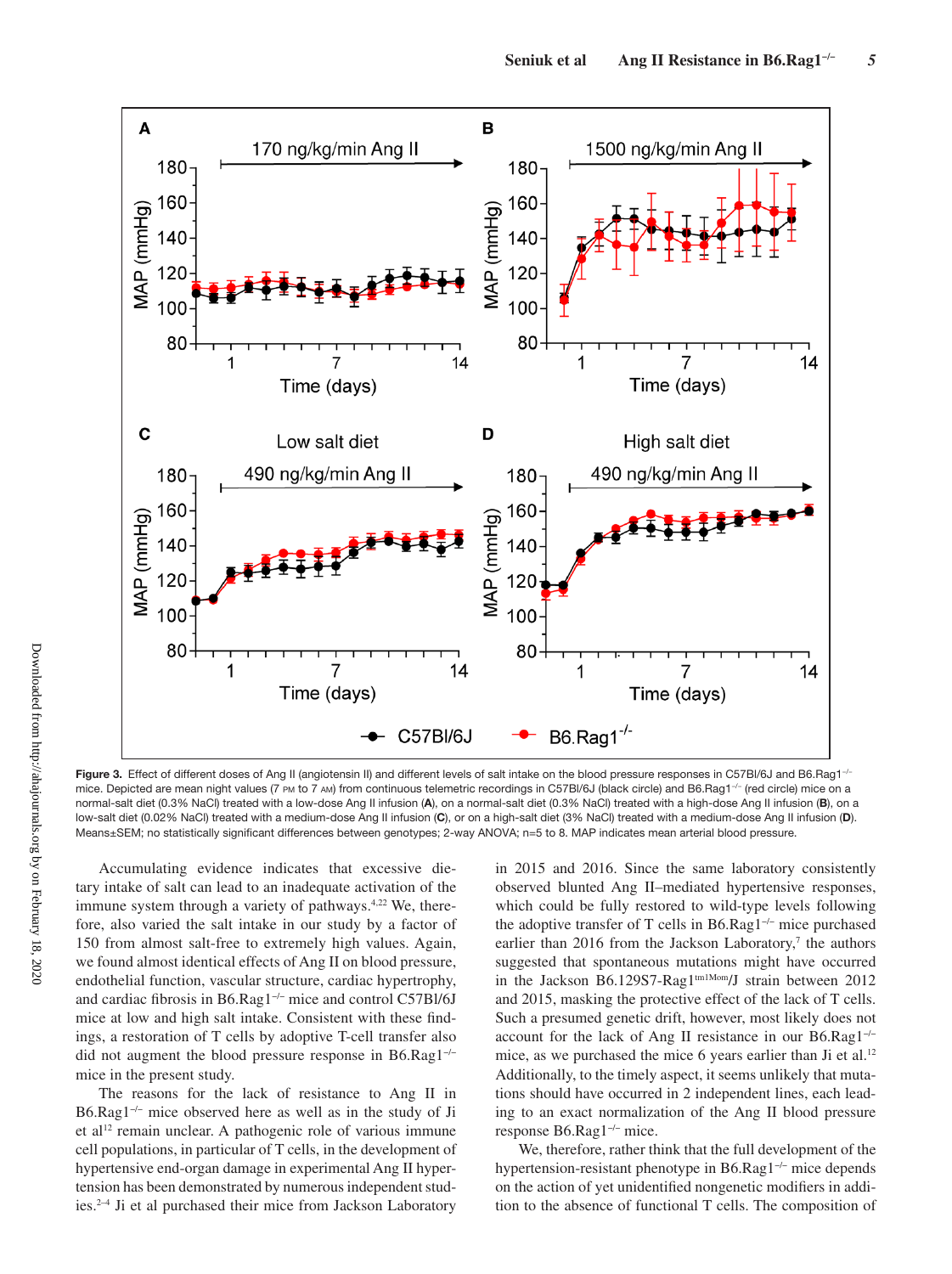

**Figure 4.** Effect of restoration of T cells by adoptive T-cell transfer on the blood pressure responses in B6.Rag1−/− mice. Depicted are mean night values (7 PM to 7 AM) from continuous telemetric recordings in B6.Rag1<sup>-/-</sup> mice on a normal-salt diet (0.3% NaCl) either with (red triangle) or without (red circle) injection of 107 donor T cells 4 wk before the commencement of a high-dose angiotensin infusion. Means±SEM; no statistically significant differences between genotypes; 2-way ANOVA; n=4 to 6. Ang II indicates angiotensin II; and MAP, mean arterial blood pressure.

the experimental diets, in addition to the sodium content, can have major effects on the development of hypertension and end-organ damage. We contacted the Jackson laboratory and were informed that the diet used there has not changed since 2007. The diet administered in our present study is almost identical to the one used by the Jackson laboratory, but other laboratories may feed their mice other diets. In addition, epigenetic changes and fetal programming effects may affect immunologic mechanisms.23,24 For example, housing conditions such as ambient noise have been shown to significantly impact on the immune system and the feto-maternal cross talk.<sup>25</sup> Finally, recent studies have shown that the microbiome exerts a major influence on the immune system. Specifically, the gut microbiome has a major impact on the induction of  $T_{\text{H}}17$ cells and thereby influences the development of salt-dependent hypertension.26 The composition of the microbiome is mainly determined by environmental influences.<sup>27</sup> Our mice have always been kept strictly pathogen-free in the breeding units, as well as in the laboratory. Hence, differences in the microbiome in between laboratories or within one laboratory over the years may critically modulate Ang II resistance in B6.Rag1<sup>-/−</sup> mice and might additionally explain the lack of an inflammatory response in aortic and renal tissue in the present study. A recent study reported that C57Bl/6 mice transferred as embryos into wild mice dams (so-called wildlings) develop a microbiome throughout the body that is almost identical to that of wild mice.<sup>28</sup> This natural microbiome profoundly altered the immune landscape of the spleen, blood, and of immunologically important epithelial barrier sites. Most importantly, wildlings but not C57Bl/6 mice harboring a laboratory microbiome phenocopied the results of 2 clinical trials on immunotherapy. Accordingly, it would be of utmost interest to further investigate the contribution of immunologic

mechanisms to the development of arterial hypertension in these wildings.

## **Perspectives**

Hypertension is the predominant cardiovascular risk factor of our Western society. Pathogenic concepts, which contribute to the development of hypertension, are essential for defining new treatment strategies for this frequent and detrimental condition. The concept of a T-cell involvement in the pathogenesis of hypertension and in the development of end-organ damage is, therefore, compelling, as it opens new therapeutic avenues. However, in light of the varying experimental results between laboratories, the involvement of T and B lymphocytes in the development of hypertension needs to be revisited in a collaborative effort between different laboratories. Using the same B6.Rag1−/− strain and control littermates, the confounding involvement of nongenetic factor(s) might be identified by comparing the mouse microbiome, DNA methylation sites, or other nongenetic confounders with the responsiveness of B6.Rag1−/− mice to Ang II in between the contributing laboratories.

## **Acknowledgments**

A. Seniuk designed the research, performed and supervised most of the experiments, analyzed the data, and wrote and edited the paper; J.L. Thiele performed and analyzed experiments; A. Stubbe and P. Oser performed and analyzed experiments; A. Rosendahl conducted the flow cytometric analysis; M. Bode conducted the flow cytometric analysis; C. Meyer-Schwesinger performed experiments and edited the paper; U.O. Wenzel designed the research and edited the paper; H. Ehmke designed the research and wrote and edited the paper.

## **Sources of Funding**

This study was supported by SFB 1192.

## **Disclosures**

None.

## **References**

- 1. Guzik TJ, Hoch NE, Brown KA, McCann LA, Rahman A, Dikalov S, Goronzy J, Weyand C, Harrison DG. Role of the T cell in the genesis of angiotensin II induced hypertension and vascular dysfunction. *J Exp Med*. 2007;204:2449–2460. doi: 10.1084/jem.20070657
- 2. Norlander AE, Madhur MS, Harrison DG. Correction: the immunology of hypertension. *J Exp Med*. 2018;215:719. doi: 10.1084/jem. 2017177301022018c
- 3. Rodriguez-Iturbe B, Pons H, Johnson RJ. Role of the immune system in hypertension. *Physiol Rev*. 2017;97:1127–1164. doi: 10.1152/physrev. 00031.2016
- 4. Wenzel U, Turner JE, Krebs C, Kurts C, Harrison DG, Ehmke H. Immune mechanisms in arterial hypertension. *J Am Soc Nephrol*. 2016;27:677– 686. doi: 10.1681/ASN.2015050562
- 5. Trott DW, Thabet SR, Kirabo A, Saleh MA, Itani H, Norlander AE, Wu J, Goldstein A, Arendshorst WJ, Madhur MS, et al. Oligoclonal CD8+ T cells play a critical role in the development of hypertension. *Hypertension*. 2014;64:1108–1115. doi: 10.1161/HYPERTENSIONAHA.114.04147
- 6. Wu J, Thabet SR, Kirabo A, Trott DW, Saleh MA, Xiao L, Madhur MS, Chen W, Harrison DG. Inflammation and mechanical stretch promote aortic stiffening in hypertension through activation of p38 mitogen-activated protein kinase. *Circ Res*. 2014;114:616–625. doi: 10.1161/CIRCRESAHA.114.302157
- 7. Ji H, Zheng W, Li X, Liu J, Wu X, Zhang MA, Umans JG, Hay M, Speth RC, Dunn SE, et al. Sex-specific T-cell regulation of angiotensin II-dependent hypertension. *Hypertension*. 2014;64:573–582. doi: 10.1161/HYPERTENSIONAHA.114.03663
- 8. Pollow DP, Uhrlaub J, Romero-Aleshire M, Sandberg K, Nikolich-Zugich J, Brooks HL, Hay M. Sex differences in T-lymphocyte tissue infiltration and